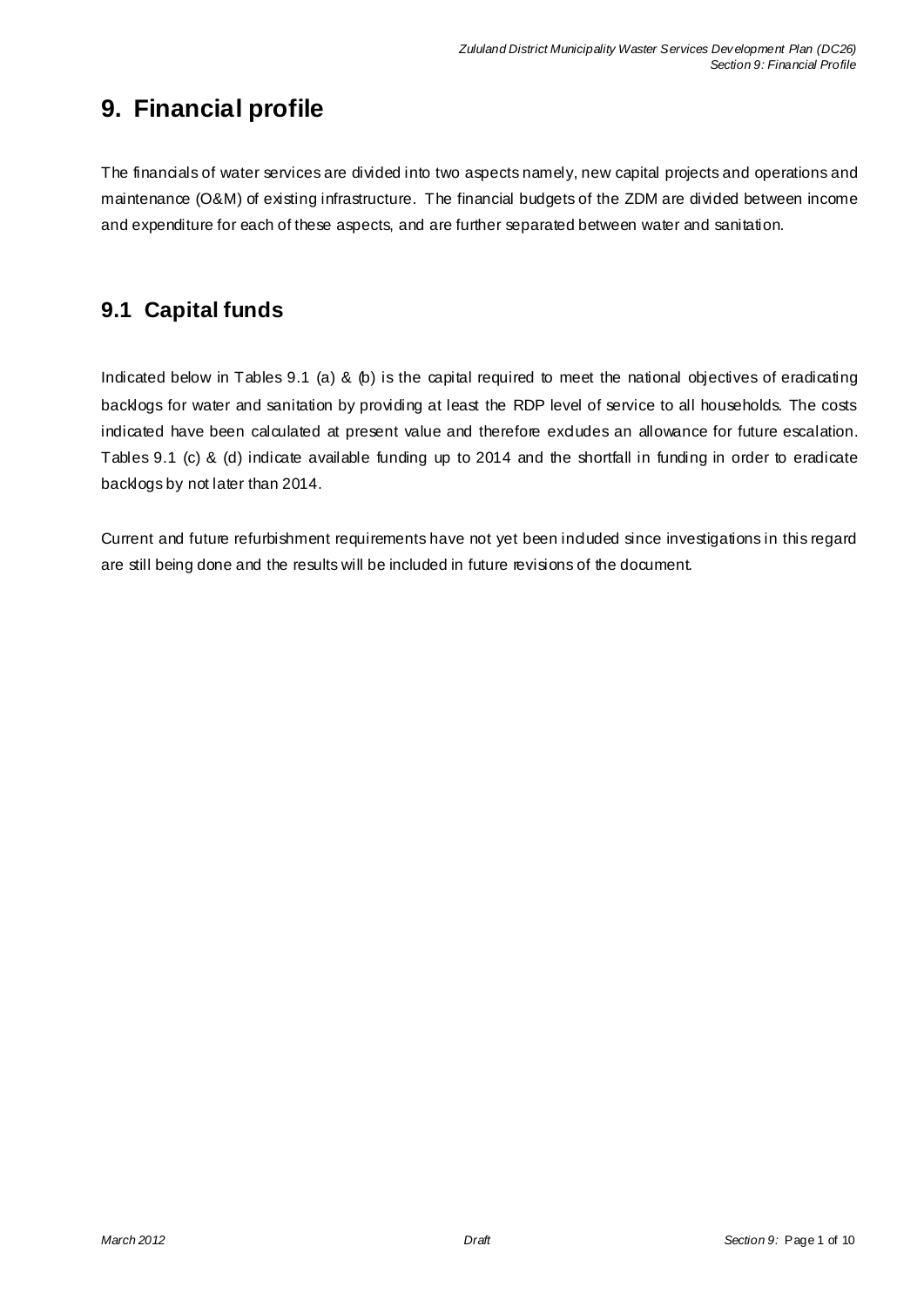### **Table 9.1 (a): Capital requirements: water**

| <b>WATER</b>                  | Capital<br>requirements | 2012/13              | 2013/14       | 2014/15       | 2015/2016    | 2016/2017            | >2017         |
|-------------------------------|-------------------------|----------------------|---------------|---------------|--------------|----------------------|---------------|
| <b>Regional bulk</b>          | .744.257.962            | <u>261,833,460 R</u> | 252.013.825   | 122,947,376   | 141.194.771  | <u>105.133.211 R</u> | 861,135,319   |
| Secondary bulk                | .088.374.123 R          | 122,088,842 R        | 95,981,010    | 57,291,804 R  | 44,491,516 R | 26.385.475 R         | 742,135,476   |
| Reticulation                  | 130.622.400 R           | <u>14.061.980 R</u>  | 13.741.600    | 5.743.680 R   | 3.829.120 R  | $2.613.220$ R        | 90.632.800    |
| Total capital (new)           | $2.963.254.485 \mid R$  | 397.984.282 R        | 361.736.435 R | 185.982.860 R | 189,515,407  | 134.131.906          | 1.693.903.595 |
| Regional bulk                 | тва                     | <b>TBA</b>           | TBA           | TBA           | TBA          | <b>TBA</b>           | TBA           |
| Secondary bulk                | TBA                     | <b>TBA</b>           | TBA           | TBA           | TBA          | <b>TBA</b>           | TBA           |
| Reticulation                  | TBA                     | <b>TBA</b>           | <b>TBA</b>    | ТВА           | TBA          | TBA                  | <b>TBA</b>    |
| Total capital (refurbishment) | TBA                     | <b>TBA</b>           | <b>TBA</b>    | TBA           | <b>TBA</b>   | TBA                  | <b>TBA</b>    |
| <b>Total capital</b>          | $2.963.254.485 \mid R$  | 397,984,282 R        | 361,736,435   | 185,982,860   | 189,515,407  | 134.131.906          | .693.903.595  |

### **Table 9.1 (b): Capital requirements: sanitation**

| <b>SANITATION</b>             | Capital<br>requirements |   | 2012/13          | 2013/14    |   | 2014/15        |   | 2015/2016      | 2016/2017        | >2017      |
|-------------------------------|-------------------------|---|------------------|------------|---|----------------|---|----------------|------------------|------------|
| <b>Bulk infrastructure</b>    |                         |   |                  |            |   |                | R |                |                  |            |
| <b>Reticulation</b>           |                         |   |                  |            |   |                | R |                |                  |            |
| <b>VIP</b> toilets            | 315,820,000             |   | 59,668,000       | 61,884,000 |   | 59,190,000     |   | 59,402,000     | 60,750,000       | 14,926,000 |
| <b>Total capital (new)</b>    | 315,820,000             | R | $59,668,000$   R | 61,884,000 | R | $59,190,000$ R |   | $59,402,000$ R | $60,750,000$   R | 14,926,000 |
| <b>Bulk infrastructure</b>    | <b>TBA</b>              |   | ТВА              | ТВА        |   | TBA            |   | TBA            | TBA              | TBA        |
| Reticulation                  | <b>TBA</b>              |   | ТВА              | ТВА        |   | TBA            |   | TBA            | <b>TBA</b>       | <b>TBA</b> |
| <b>VIP</b> toilets            | <b>TBA</b>              |   | <b>TBA</b>       | <b>TBA</b> |   | <b>TBA</b>     |   | <b>TBA</b>     | <b>TBA</b>       | <b>TBA</b> |
| Total capital (refurbishment) | <b>TBA</b>              |   | TBA              | TBA        |   | TBA            |   | TBA            | <b>TBA</b>       | <b>TBA</b> |
| <b>Total capital</b>          | 315,820,000             | R | $59,668,000$   R | 61,884,000 | R | $59,190,000$ R |   | 59,402,000 R   | $60,750,000$   R | 14,926,000 |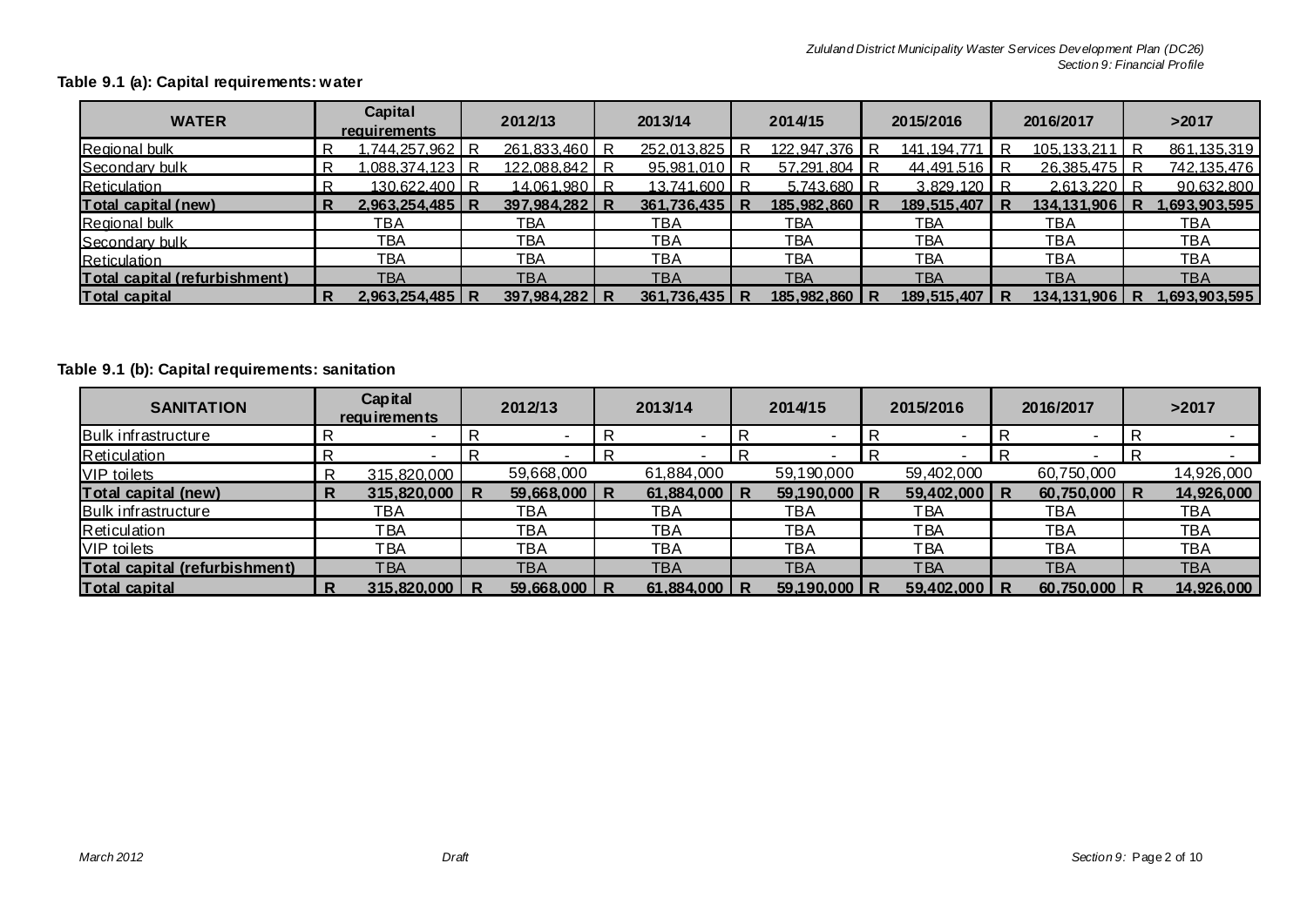### **Table 9.1 (c): Source of capital income: water**

| <b>WATER</b>         | <b>Expected Funding</b> | 2012/13       |  | 2013/14       |  | 2014/15       |   | 2015/2016   |   | 2016/2017   | >2017   |
|----------------------|-------------------------|---------------|--|---------------|--|---------------|---|-------------|---|-------------|---------|
| <b>MIG</b>           | .104.528.000 R          | 220.905.600 R |  | 220.905.600 R |  | 220.905.600 R |   | 220.905.600 | R | 220.905.600 | unknown |
| <b>DWAF</b>          | 142,700,000 R           | 72,700,000 R  |  | 70,000,000 R  |  |               |   |             |   |             | unknown |
| Housing              |                         |               |  |               |  |               | R |             |   |             | unknown |
| Other grant funding  |                         |               |  |               |  |               |   |             |   |             | unknown |
| <b>Loans</b>         |                         |               |  |               |  |               |   |             |   |             |         |
| <b>TOTALIR</b>       | 1.247.228.000 R         | 293,605,600 R |  | 290.905.600 R |  | 220.905.600 R |   | 220.905.600 | R | 220,905,600 |         |
| Capital requirements | 2.963.254.485           |               |  |               |  |               |   |             |   |             |         |
| <b>Shortfall R</b>   | $-1,716,026,485$        |               |  |               |  |               |   |             |   |             |         |

### **Table 9.1 (d): Source of capital income: sanitation**

| <b>SANITATION</b>    | <b>Expected Funding</b> | 2012/13        |  | 2013/14      |  | 2014/15      |  | 2015/2016    |  | 2016/2017            | >2017   |
|----------------------|-------------------------|----------------|--|--------------|--|--------------|--|--------------|--|----------------------|---------|
| <b>MIG</b>           | 276,132,000 R           | $55,226,400$ R |  | 55,226,400 R |  | 55,226,400 R |  | 55,226,400 R |  | 55,226,400   unknown |         |
| <b>DWAF</b>          |                         |                |  |              |  |              |  |              |  | $\sim$               | unknown |
| Housing              |                         |                |  |              |  |              |  |              |  | $\,$                 | unknown |
| Other grant funding  |                         |                |  |              |  |              |  |              |  |                      | unknown |
| <b>Loans</b>         |                         |                |  |              |  |              |  |              |  |                      |         |
| <b>TOTAL R</b>       | 276,132,000 R           | 55,226,400 R   |  | 55,226,400 R |  | 55,226,400 R |  | 55,226,400 R |  | 55,226,400           |         |
| Capital requirements | 315,820,000             |                |  |              |  |              |  |              |  |                      |         |
| Shortfall R          | $-39,688,000$           |                |  |              |  |              |  |              |  |                      |         |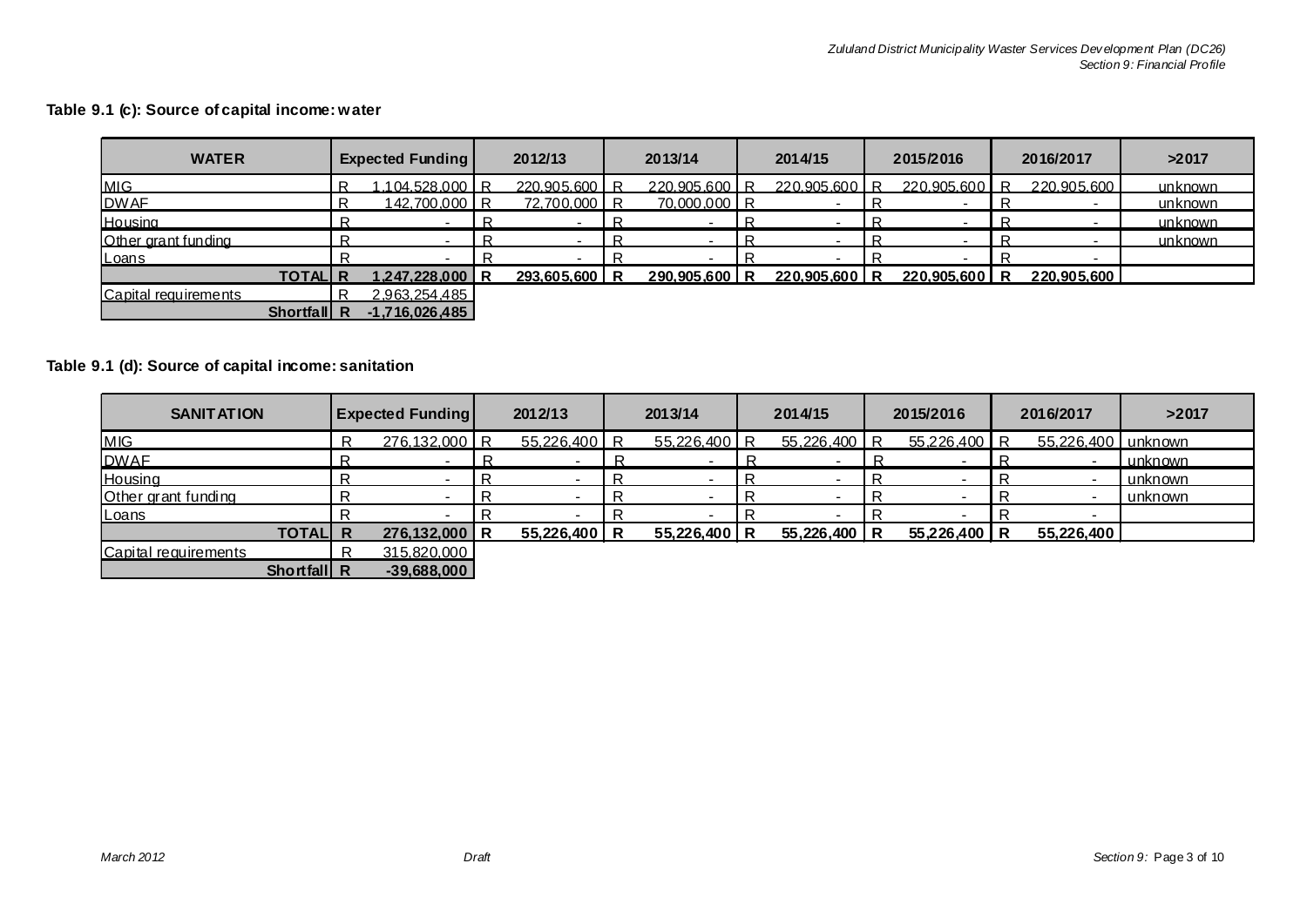## **9.2 Operating costs and income (water & sanitation)**

Of critical importance is the funding of Operations and Maintenance of existing and future schemes as they are being commissioned. Correct O&M of physical infrastructure is arguably more important than infrastructure construction because unless successful preventative maintenance procedures are instituted schemes will become inoperative. As a large proportion of expenditure relates to staff, competent personnel are required to ensure that the large investments in water services are not negated through dysfunction or dereliction.

Table 9.2 (a) below shows the operational costs a ssociated with the provision of water services in the district. The figures have been derived from the ZDM budget of 2010-2011.

### **9.3 Tariffs and charges**

The ZDM tariff structure for various levels of water and sanitation services, induding the Free Basic Services (FBS) allowance to households, are indicated in Table 9.3 (a) below. The demographics of the ZDM indicate that the level of poverty in the ZDM is high (Section 1). The ZDM cannot afford the expenses of maintaining an indigent roster and therefore provides all households in the district with FBS. Only institutions (schools, clinics, etc.) are not provided with FBS. ZDM might in future refine the above approach to a more targeted approach based on different residential areas.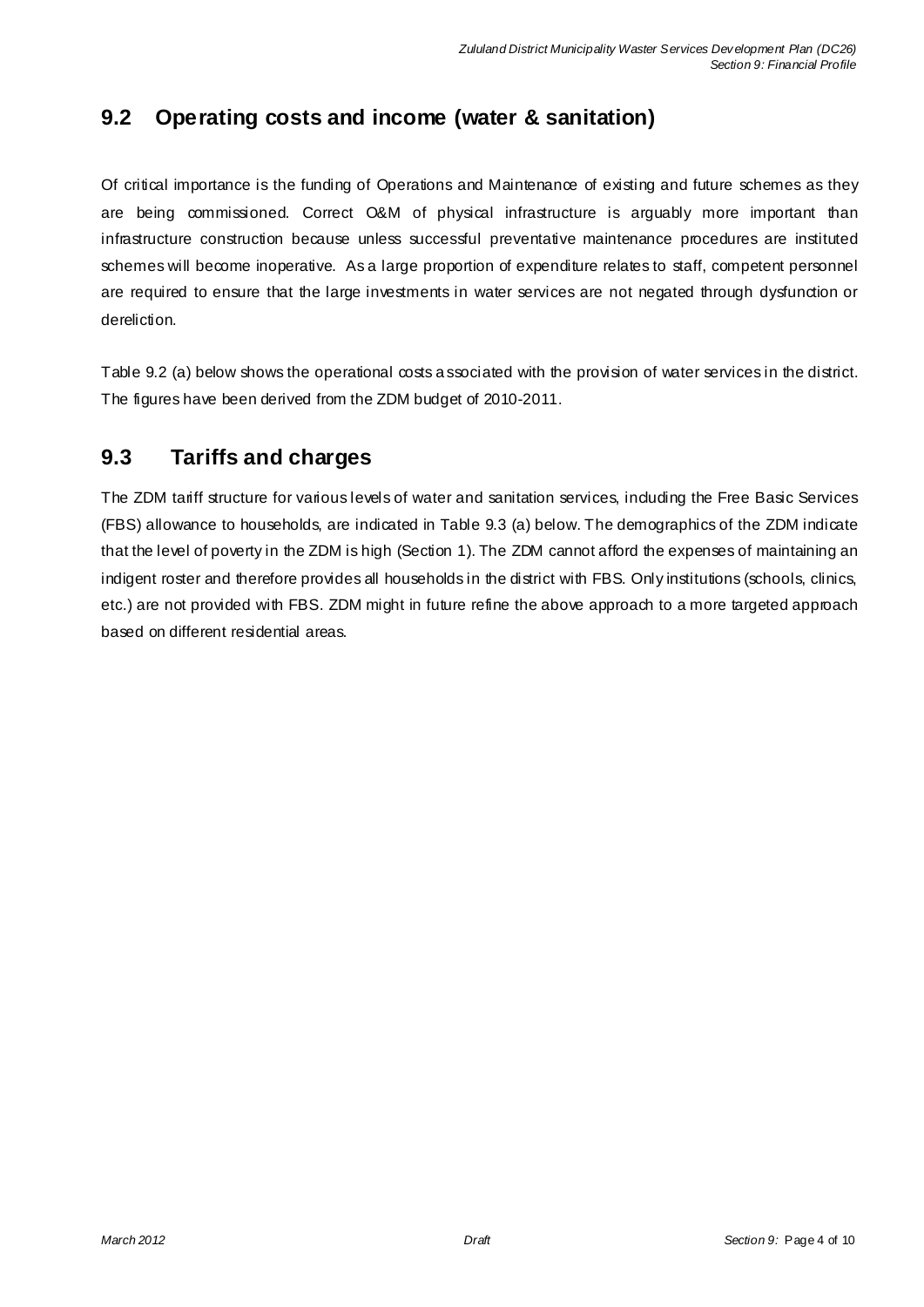| Operating costs and income     | <b>Total 5yr projected</b> | 2012-2013        | 2013-2014        |   | 2014-2015        | 2015-2016      |   | 2016-2017      |
|--------------------------------|----------------------------|------------------|------------------|---|------------------|----------------|---|----------------|
| Operational costs              | R 1,702,170,457            | 298,200,310 R    | 314,899,527      |   | 331,904,101      | 362,107,374    | R | 395,059,145    |
| Personnel costs                | 592,140,014   R            | 98,745,194       | 107,731,006      |   | 117,534,528 R    | 128,230,170    | R | 139,899,116    |
| Total O&M costs                | R 2,294,310,471   R        | 396,945,504 R    | 422,630,533      | R | 449,438,629 R    | 490,337,544    |   | 534,958,261    |
| Equitable share: FBS           | R 1,517,800,300 R          | 258,854,000 R    | 277,840,000      |   | 299,001,000 R    | 326,210,091    |   | 355,895,209    |
| Income: sales (actual payment) | 160,329,960 R              | 16,995,538 R     | 18,542,132 R     |   | 20,229,466 R     | $22,070,348$ R |   | 24,078,749     |
| Total income                   | R 1,678,130,260 R          | 275,849,538 R    | 296, 382, 132    | R | $319,230,466$ R  | 348,280,439    | R | 379,973,959    |
| Deficit/surplus                | $-616,180,211$             | $-121,095,966$ R | $-126, 248, 401$ |   | $-130,208,163$ R | $-142,057,105$ |   | $-154,984,302$ |

### **Table 9.2 (a): Operational costs and income**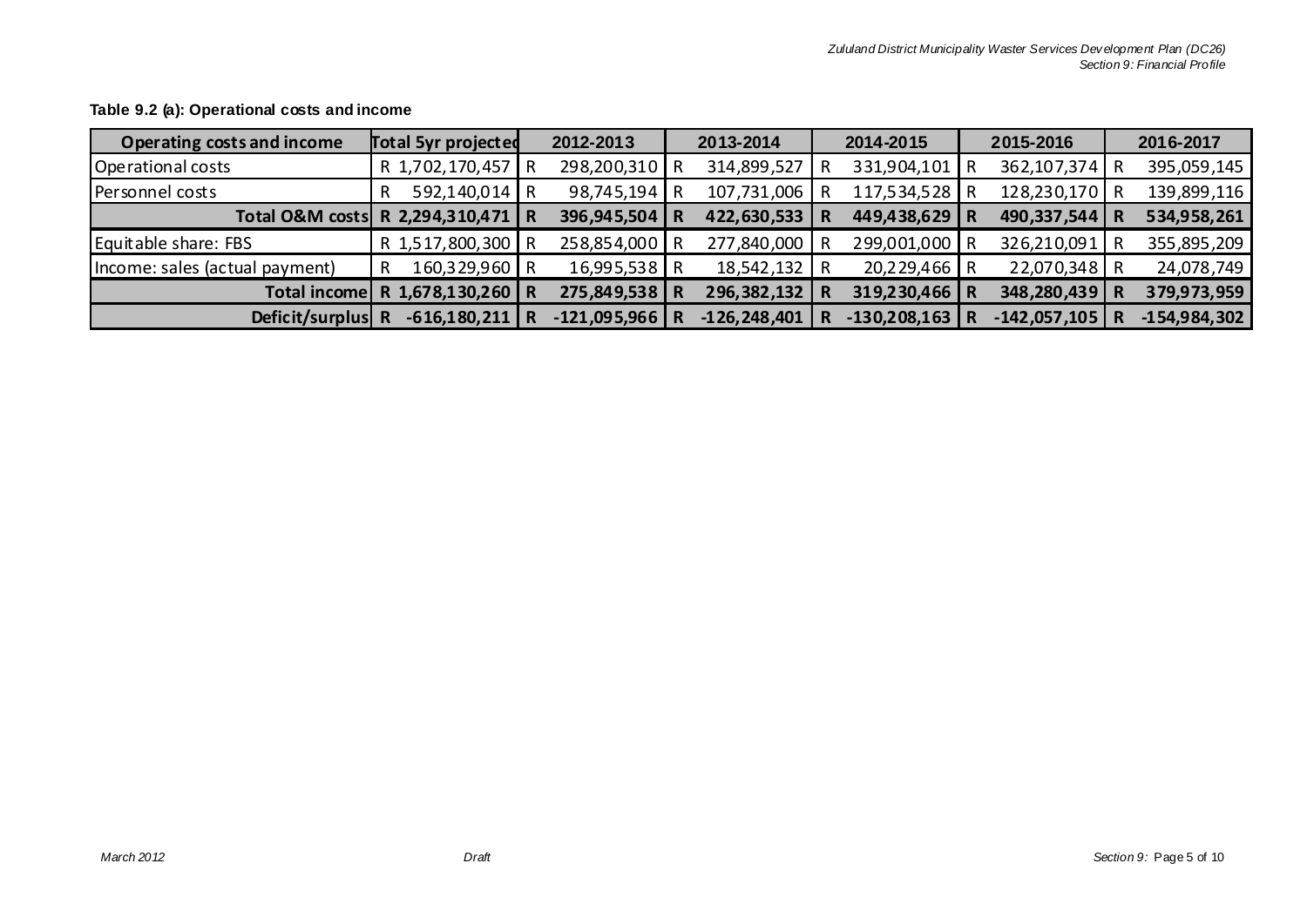#### **Table 9.3 (a): ZDM Water Services Tariffs**

#### **Tariff Projections:**

It is essential for Zululand District Municpality to access adequate sources of funding throughout the planning horison. To achieve this, it is necessary to determine the projected tarrifs and kiloliters sold . Therefore the tarrifs have been projected as

| <b>DESCRIPTION</b>                                     |                                                  |                |                          |                          |                        |              |
|--------------------------------------------------------|--------------------------------------------------|----------------|--------------------------|--------------------------|------------------------|--------------|
|                                                        | 08/09                                            | 09/10          | 10/11                    | 11/12                    | 12/13                  | 13/14        |
| <b>WATER TARIFFS</b>                                   |                                                  |                |                          |                          |                        |              |
| 0-6/KL                                                 |                                                  |                |                          |                          |                        |              |
| $7 - 30/kl$                                            | 4.40                                             | 4.40           | 4.40                     | 4.40                     | 4.40                   | 4.40         |
| $31 - 40$ /kl                                          | 5.30                                             | 5.30           | 5.30                     | 5.30                     | 5.39                   | 5.63         |
| >40 kl                                                 | 6.15                                             | 6.15           | 6.15                     | 6.15                     | 6.68                   | 6.98         |
| Commecial and Industrial                               | 4.82                                             | 4.82           | 5.30                     | 5.83                     | 6.09                   | 6.37         |
| Unmetered                                              | 58.19                                            | 58.19          | 64.01                    | 70.41                    | 73.58                  | 76.89        |
| Other business and state                               |                                                  |                |                          | -                        |                        |              |
| Residential-3 month s consumption limited to R250      | 100.00                                           | 100.00         | 104.70                   | 109.52                   | 114.44                 | 119.59       |
| <b>WATER CONNETIONS:</b>                               |                                                  |                |                          |                          |                        |              |
| Residential                                            | 600.00                                           | $cost + 10%$   | $cost + 10%$             | $cost + 10%$             | $cost + 10%$           | $cost + 10%$ |
|                                                        |                                                  |                |                          |                          |                        |              |
| <b>Businesses</b>                                      | 600.00                                           | cost +10%      | cost +10%                | $cost + 10%$             | $cost + 10%$           | $cost + 10%$ |
| <b>METER TAMPERING:</b>                                | $\blacksquare$                                   | $\blacksquare$ |                          |                          |                        |              |
| <b>First Offence</b>                                   | $\blacksquare$                                   |                | $\overline{\phantom{a}}$ | $\blacksquare$           | $\blacksquare$         |              |
| <b>Second Offence</b>                                  | $\blacksquare$                                   |                |                          | $\overline{\phantom{0}}$ |                        |              |
| THIRD OFFENCE:                                         | $\blacksquare$                                   | $\blacksquare$ |                          |                          |                        |              |
| <b>WATER RECONNETION FEE</b>                           | 57.00                                            | 57.00          | 59.68                    | 62.42                    | 65.23                  | 68.17        |
|                                                        |                                                  |                |                          |                          |                        |              |
| <b>WATER TANKERS:</b>                                  |                                                  |                |                          |                          |                        |              |
| Loads                                                  |                                                  |                |                          |                          |                        |              |
| Rate per kilometer                                     |                                                  |                |                          |                          |                        |              |
| Rate per kiloliter                                     | 4.96                                             | 4.96           | 5.19                     | 5.43                     | 5.68                   | 5.93         |
| <b>Other Consumers</b>                                 |                                                  |                |                          |                          |                        |              |
| Where no working water meter is installed on which the | Average based on previous consumption will apply |                |                          |                          |                        |              |
| property is occuppied                                  |                                                  |                |                          |                          |                        |              |
|                                                        |                                                  |                |                          |                          |                        |              |
| ST AND ALONE / DEDICATED SCHEMES                       |                                                  | $cost + 10%$   | $cost + 10%$             | $cost + 10%$             | $cost + 10%$           | $cost + 10%$ |
|                                                        |                                                  |                |                          |                          |                        |              |
|                                                        | 0.00                                             | 0.00           | 0.00                     | 0.00                     | $\blacksquare$<br>0.00 | 0.00         |
|                                                        |                                                  |                |                          |                          |                        |              |

| <b>DESCRIPTION</b>                          |                   |              | <b>ULUNDI</b> |              |              |               |
|---------------------------------------------|-------------------|--------------|---------------|--------------|--------------|---------------|
|                                             | 08/09             | 09/10        | 10/11         | 11/12        | 12/13        | 13/14         |
| <b>ISEWARAGE TARIFFS</b>                    |                   |              |               |              |              |               |
|                                             |                   |              |               |              |              |               |
| <b>IDOMESTIC</b>                            |                   |              |               |              |              |               |
| Basic 0-40kl                                | 42.00             | 42.00        | 43.97         | 46.00        | 48.07        | 50.23         |
| SEWER EXCESS > 40kl OF WATER CONSUMPTION    | 1.89              | 1.89         |               |              |              |               |
| <b>ISEWER EXCESS - FIXED CHARGE</b>         |                   |              |               |              |              |               |
|                                             |                   |              |               |              |              |               |
| NON DOMESTIC, COMMERCIAL, HIGH DENSITY      |                   |              |               |              |              |               |
| Basic 0-40kl                                | 42.00             | 42.00        | 43.97         | 46.00        | 48.07        | 50.23         |
| SEWER EXCESS > 40kl OF WATER CONSUMPTION    | 1.89              | 1.89         | 1.98          | 2.07         | 2.16         | 2.26          |
| VACUUM TANK SERVICE per 5kl OR PART THEREOF |                   |              |               |              |              |               |
| Normal week davs                            | 80.00             | 80.00        | 83.76         | 87.61        | 91.56        | 95.68         |
| <b>Weekends and Public Holidays</b>         | 280.00            | 280.00       | 293.16        | 306.65       | 320.44       | 334.86        |
| Rate per KI                                 | 3.79              | 3.79         | 3.97          | 4.15         | 4.34         | 4.53          |
| <b>STAND ALONE / DEDICATED SCHEMES</b>      |                   | $cost + 10%$ | $cost + 10%$  | $cost + 10%$ | $cost + 10%$ | $cost + 10\%$ |
|                                             |                   |              |               |              |              |               |
|                                             | 0.00 <sub>1</sub> | 0.00         | 0.00          | 0.00         | 0.00         | 0.00          |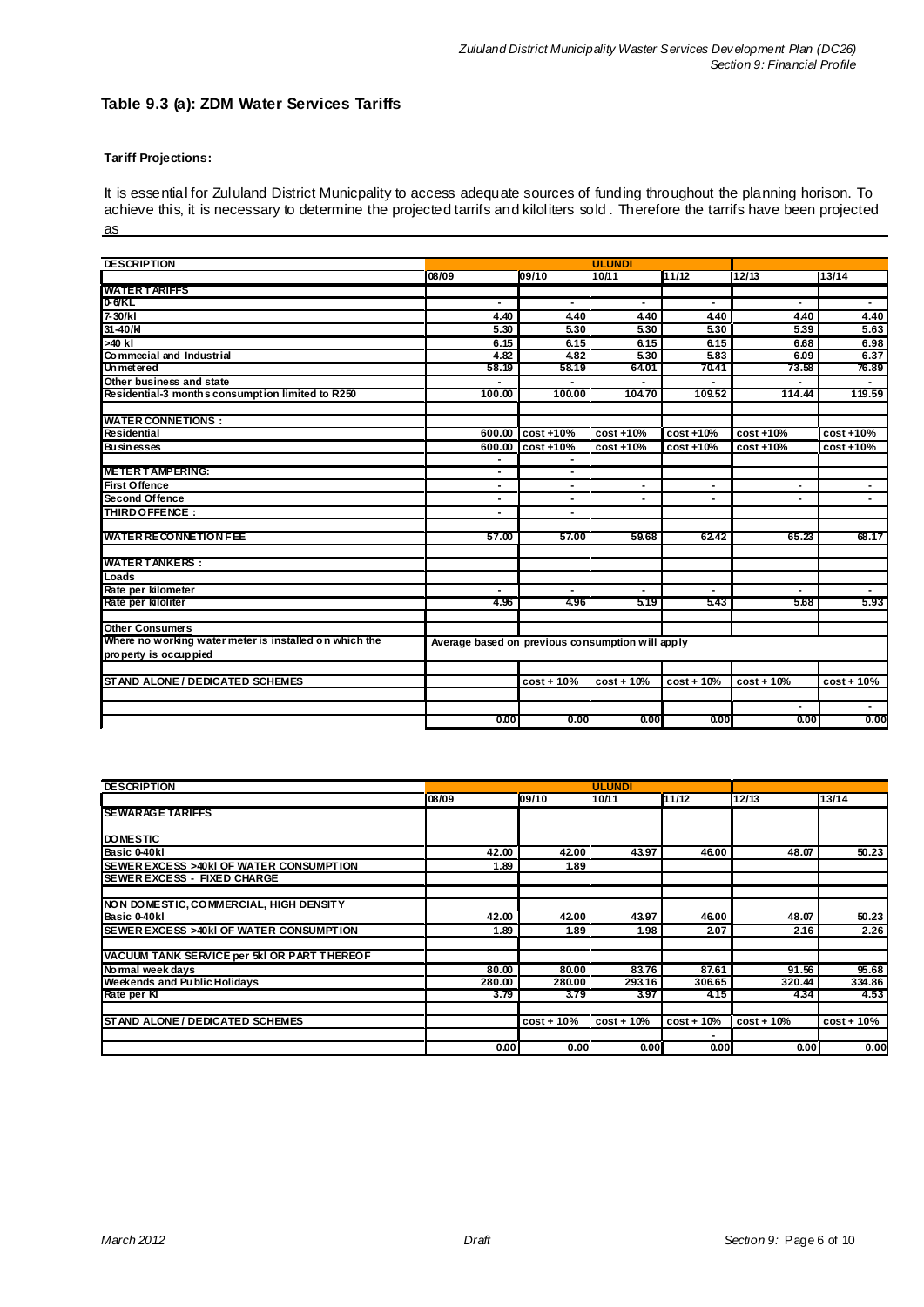| <b>DESCRIPTION</b>                                     |                 |              | <b>NO NG OMA</b> |              |              |              |
|--------------------------------------------------------|-----------------|--------------|------------------|--------------|--------------|--------------|
|                                                        | 08/09           | 09/10        | 10/11            | 11/12        | 12/13        | 13/14        |
| <b>WATER TARIFFS</b>                                   |                 |              |                  |              |              |              |
| 0-6/KL                                                 |                 |              |                  |              |              |              |
| $7-30/k$                                               | 4.17            | 4.17         | 4.40             | 4.40         | 4.40         | 4.40         |
| 31-40/kl                                               | 5.32            | 5.32         | 5.30             | 5.30         | 5.39         | 5.63         |
| >40k                                                   | 5.55            | 5.55         | 5.81             | 6.15         | 6.68         | 6.98         |
| <b>Commecial and Industrial</b>                        |                 |              |                  |              |              |              |
| <b>Unmetered</b>                                       |                 |              |                  |              |              |              |
| Other business and state                               | 4.17            | 4.17         | 4.37             | 4.57         | 4.77         | 4.99         |
| Residential-3 months consumption limited to R250       | 250.00          | 250.00       | 261.25           | 273.27       | 285.56       | 298.41       |
|                                                        |                 |              |                  |              |              |              |
| <b>WATER CONNETIONS:</b>                               |                 |              |                  |              |              |              |
| <b>Residential</b>                                     | $\cos t + 10\%$ | $cost + 10%$ | cost +10%        | $cost + 10%$ | cost +10%    | $cost + 10%$ |
| <b>Businesses</b>                                      | $\cos t + 10\%$ | $cost + 10%$ | cost +10%        | $cost + 10%$ | cost +10%    | cost +10%    |
| <b>METER TAMPERING:</b>                                |                 |              |                  |              |              |              |
| <b>First Offence</b>                                   |                 |              |                  |              |              |              |
| Second Offence                                         | 900.00          | 900.00       | 942.30           | 985.65       | 1,030.00     | 1,076.35     |
| THIRD OFFENCE:                                         | 1,800.00        | 1,800.00     | 1,884.60         | 1,971.29     | 2,060.00     | 2,152.70     |
|                                                        |                 |              |                  |              |              |              |
| <b>WATER RECONNETION FEE</b>                           | 100.00          | 100.00       | 104.70           | 109.52       | 114.44       | 119.59       |
|                                                        |                 |              |                  |              |              |              |
| <b>WATER TANKERS:</b>                                  |                 |              |                  |              |              |              |
| Loads                                                  |                 |              |                  |              |              |              |
| Rate per kilo meter                                    | 3.79            | 3.79         | 4.17             | 4.36         | 4.56         | 4.76         |
| Rate per kilo liter                                    | 4.96            | 4.96         | 5.19             | 5.43         | 5.68         | 5.93         |
|                                                        |                 |              |                  |              |              |              |
| <b>Other Consumers</b>                                 |                 |              |                  |              |              |              |
| Where no working water meter is installed on which the |                 |              |                  |              |              |              |
| property is occup pied                                 |                 |              |                  |              |              |              |
|                                                        |                 |              |                  |              |              |              |
| <b>STAND ALONE / DEDICAT ED SCHEMES</b>                |                 | $cost + 10%$ | $cost + 10%$     | $cost + 10%$ | $cost + 10%$ | $cost + 10%$ |
|                                                        |                 |              |                  |              |              |              |
|                                                        | 0.00            | 0.00         | 0.00             | 0.00         | 0.00         | 0.00         |
|                                                        |                 |              |                  |              |              |              |

#### ROUTE R66

| <b>DESCRIPTION</b>                          |        |              | <b>NO NG OMA</b> |              |              |              |
|---------------------------------------------|--------|--------------|------------------|--------------|--------------|--------------|
|                                             | 08/09  | 09/10        | 10/11            | 11/12        | 12/13        | 13/14        |
| <b>SEW ARAGE TARIFFS</b>                    |        |              |                  |              |              |              |
| <b>DO MESTIC</b>                            |        |              |                  |              |              |              |
| Basic 0-40kl                                | 42.00  | 42.00        | 43.97            | 46.00        | 48.07        | 50.23        |
| SEWER EXCESS > 40 KI OF WATER CONSUMPTION   | 1.89   | 1.89         |                  |              |              |              |
| <b>SEWER EXCESS - FIXED CHARGE</b>          |        |              |                  |              |              |              |
|                                             |        |              |                  |              |              |              |
| NON DOMESTIC, COMMERCIAL, HIGH DENSITY      |        |              |                  |              |              |              |
| Basic 0-40kl                                | 42.00  | 42.00        | 43.97            | 46.00        | 48.07        | 50.23        |
| SEWER EXCESS > 40 KI OF WATER CONSUMPTION   | 1.89   | 1.89         | 1.98             | 2.07         | 2.16         | 2.26         |
| VACUUM TANK SERVICE per 5kl OR PART THEREOF |        |              |                  |              |              |              |
| Normal week days                            | 80.00  | 80.00        | 83.76            | 87.61        | 91.56        | 95.68        |
| Weekends and Public Holidays                | 280.00 | 280.00       | 293.16           | 306.65       | 320.44       | 334.86       |
| Rate per KI                                 | 3.79   | 3.79         | 3.97             | 4.15         | 4.34         | 4.53         |
| <b>STAND ALONE / DEDICATED SCHEMES</b>      |        | $cost + 10%$ | $cost + 10%$     | $cost + 10%$ | $cost + 10%$ | $cost + 10%$ |
|                                             |        |              |                  |              |              |              |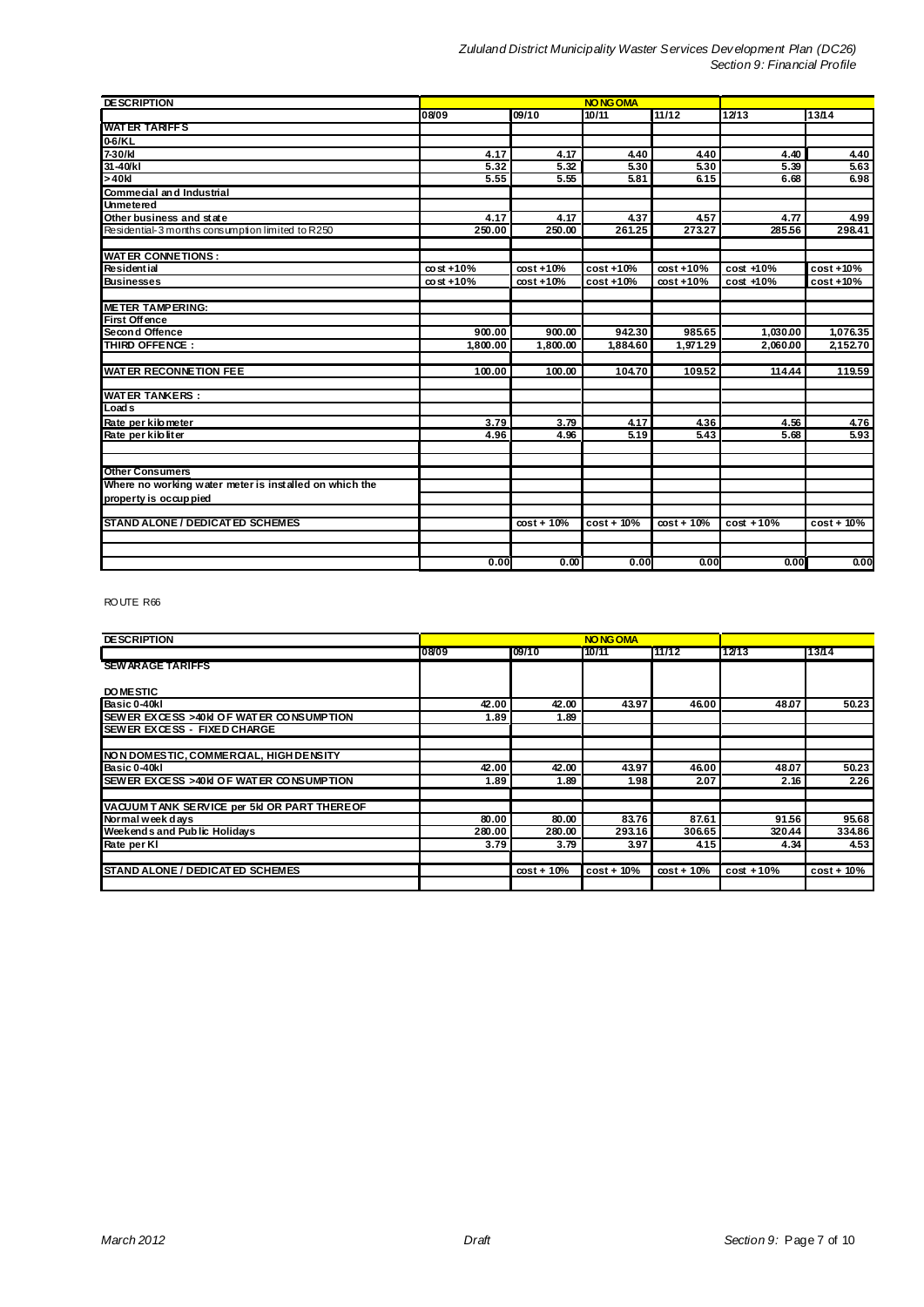| <b>DESCRIPTION</b>                                                                |              |              |                 |              |              |               |  |
|-----------------------------------------------------------------------------------|--------------|--------------|-----------------|--------------|--------------|---------------|--|
|                                                                                   | 08/09        | 09/10        | 10/11           | 11/12        | 12/13        | 13/14         |  |
| <b>WATER TARIFFS</b>                                                              |              |              |                 |              |              |               |  |
| 0-6/KL                                                                            |              |              |                 |              |              |               |  |
| 7-30/kl                                                                           | 2.64         | 2.64         | 2.90            | 3.19         | 3.51         | 3.87          |  |
| 31-40/kl                                                                          | 3.87         | 3.87         | 426             | 4.68         | 5.15         | 5.67          |  |
| >40k                                                                              | 5.10         | 5.10         | 5.61            | 6.15         | 6.68         | 6.98          |  |
| Commecial and Industrial                                                          | 5.03         | 5.03         | 5.53            | 5.83         | 6.09         | 6.37          |  |
| <b>Unmetered</b>                                                                  | 60.75        | 60.75        | 66.83           | 73.51        | 76.82        | 80.27         |  |
| Other business and state                                                          | 2.64         | 2.64         | 2.90            | 3.19         | 3.51         | 3.87          |  |
| Residential-3 months consumption limited to R250                                  | 250.00       | 250.00       | 261.25          | 273.27       | 285.56       | 298.41        |  |
| <b>WATER CONNETIONS:</b>                                                          |              |              |                 |              |              |               |  |
| <b>Residential</b>                                                                | $cost + 10%$ | $cost + 10%$ | $\cos t + 10\%$ | $cost + 10%$ | $cost + 10%$ | $cost + 10%$  |  |
| <b>Businesses</b>                                                                 | cost + 10%   | $cost + 10%$ | $\cos t + 10\%$ | $cost + 10%$ | $cost + 10%$ | $cost + 10\%$ |  |
|                                                                                   |              |              |                 |              |              |               |  |
| <b>METER TAMPERING:</b>                                                           |              |              |                 |              |              |               |  |
| <b>First Offence</b>                                                              | 900.00       | 900.00       | 942.30          | 985.65       | 1,030.00     | 1,076.35      |  |
| Secon d Offence                                                                   | 1,800.00     | 1.800.00     | 1.884.60        | 1,971.29     | 2,060.00     | 2,152.70      |  |
| <b>THIRD OFFENCE:</b>                                                             |              |              |                 |              |              |               |  |
| <b>WATER RECONNETION FEE</b>                                                      | 100.00       | 100.00       | 104.70          | 109.52       | 114.44       | 119.59        |  |
| <b>WATER TANKERS:</b>                                                             |              |              |                 |              |              |               |  |
| Loads                                                                             |              |              |                 |              |              |               |  |
| Rate per kilometer                                                                | 3.79         | 3.79         | 3.97            | 4.15         | 4.34         | 4.53          |  |
| Rate per kiloliter                                                                | 4.96         | 4.96         | 5.19            | 5.43         | 5.68         | 5.93          |  |
|                                                                                   |              |              |                 |              |              |               |  |
| <b>Other Consumers</b><br>Where no working water meter is in stalled on which the |              |              |                 |              |              |               |  |
|                                                                                   |              |              |                 |              |              |               |  |
| property is occuppied                                                             |              |              |                 |              |              |               |  |
| <b>STAND ALONE / DEDICATED SCHEMES</b>                                            |              | $cost + 10%$ | $\cos t + 10%$  | $cost + 10%$ | $cost + 10%$ | $cost + 10\%$ |  |
|                                                                                   |              |              |                 |              |              |               |  |
|                                                                                   | 0.00         | 0.00         | 0.00            | 0.00         | 0.00         | 0.00          |  |

| <b>DESCRIPTION</b>                          |        |              | PO NG OLA       |              |              |              |
|---------------------------------------------|--------|--------------|-----------------|--------------|--------------|--------------|
|                                             | 08/09  | 109/10       | 10/11           | 11/12        | 12/13        | 13/14        |
| <b>SEW ARAGE TARIFFS</b>                    |        |              |                 |              |              |              |
|                                             |        |              |                 |              |              |              |
| <b>Health Awareness/ Promotion</b>          |        |              |                 |              |              |              |
| Basic 0-40kl                                | 42.00  | 42.00        | 43.97           | 46.00        | 48.07        | 50.23        |
| SEWER EXCESS >40H OF WATER CONSUMPTION      | 1.89   | 1.89         |                 |              |              |              |
| <b>SEWER EXCESS - FIXED CHARGE</b>          |        |              |                 |              |              |              |
|                                             |        |              |                 |              |              |              |
| NON DOMESTIC, COMMERCIAL, HIGH DENSITY      |        |              |                 |              |              |              |
| Basic 0-40kl                                | 42.00  | 42.00        | 43.97           | 46.00        | 48.07        | 50.23        |
| SEWER EXCESS >40 k OF WATER CONSUMPTION     | 1.89   | 1.89         | 1.98            | 2.07         | 2.16         | 2.26         |
|                                             |        |              |                 |              |              |              |
| VACUUM TANK SERVICE per 5kl OR PART THEREOF |        |              |                 |              |              |              |
| Normal week davs                            | 80.00  | 80.00        | 83.76           | 87.61        | 91.56        | 95.68        |
| Weekends and Public Holidays                | 280.00 | 280.00       | 293.16          | 306.65       | 320.44       | 334.86       |
| Rate per KI                                 | 3.79   | 3.79         | 3.97            | 4.15         | 4.34         | 4.53         |
|                                             |        |              |                 |              |              |              |
| <b>STAND ALONE / DEDICATED SCHEMES</b>      |        | $cost + 10%$ | $\cos t + 10\%$ | $cost + 10%$ | $cost + 10%$ | $cost + 10%$ |
|                                             |        |              |                 |              |              |              |
|                                             | 0.00   | 0.00         | 0.00            | 0.00         | 0.00         | 0.00         |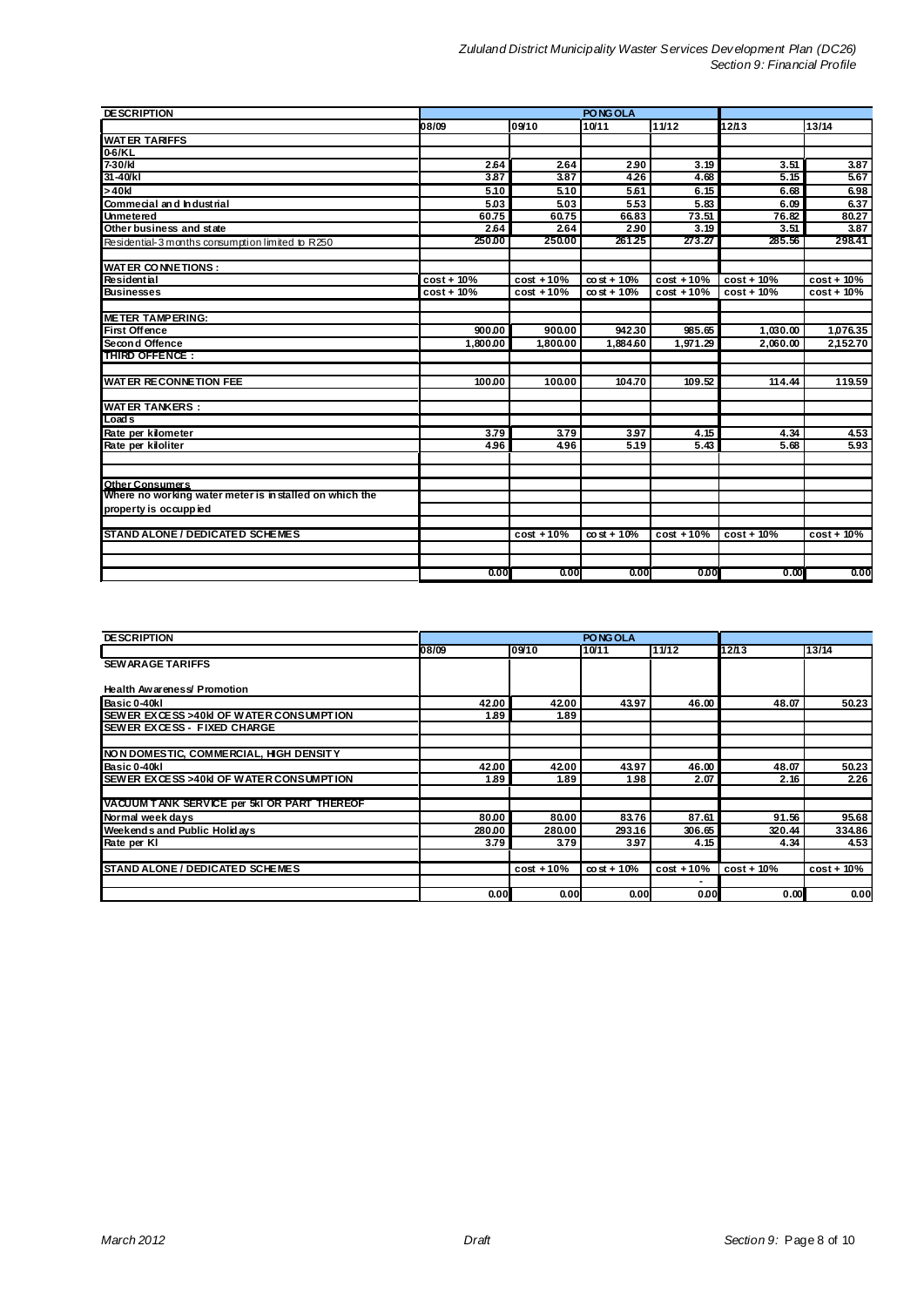| <b>DESCRIPTION</b>                                      |               |              |              |              |                |              |
|---------------------------------------------------------|---------------|--------------|--------------|--------------|----------------|--------------|
|                                                         | 08/09         | 09/10        | 10/11        | 11/12        | 12/13          | 13/14        |
| <b>WATER TARIFFS</b>                                    |               |              |              |              |                |              |
| $0.6K$ L                                                |               |              |              |              |                |              |
| 7-30/k                                                  | 4.40          | 4.40         | 4.40         | 4.40         | 4.40           | 4.40         |
| 31-40/kl                                                | 4.60          | 4.60         | 5.30         | 5.30         | 5.39           | 5.63         |
| $> 40$ kl                                               | 4.80          | 4.80         | 5.28         | 5.81         | 6.39           | 6.68         |
| Commecial and Industrial                                | 4.40          | 4.40         | 4.84         | 5.32         | 6.09           | 6.36         |
| <b>Un metered</b>                                       |               |              |              |              |                |              |
| Other business and state                                | 4.40          | 4.40         | 4.61         | 4.82         | 5.04           | 5.26         |
| Residential-3 months consumption limited to R250        | 250.00        | 250.00       | 261.75       | 273.79       | 286.11         | 298.99       |
| <b>WATER CONNETIONS:</b>                                |               |              |              |              |                |              |
| Residential                                             | $cost + 10%$  | $cost + 10%$ | $cost + 10%$ | $cost + 10%$ | $cost + 10%$   | $cost + 10%$ |
| <b>Businesses</b>                                       | $cost + 10\%$ | $cost + 10%$ | $cost + 10%$ | $cost + 10%$ | $cost + 10%$   | $cost + 10%$ |
|                                                         |               |              |              |              |                |              |
| <b>METER TAMPERING:</b>                                 |               |              |              |              |                |              |
| First Offence                                           | 900.00        | 900.00       | 942.30       | 985.65       | 1,030.00       | 1,076.35     |
| Second Offence                                          | 1.800.00      | 1.800.00     | 1.884.60     | 1.971.29     | 2.060.00       | 2,152.70     |
| THIRD OF FENCE:                                         |               |              |              |              |                |              |
| <b>WATER RECONNETION FEE</b>                            | 100.00        | 100.00       | 104.70       | 109.52       | 114.44         | 119.59       |
| <b>WATER TANKERS:</b>                                   |               |              |              |              |                |              |
| Loads                                                   |               |              |              |              |                |              |
| Rate per kilometer                                      | 3.79          | 3.79         | 4.17         | 4.36         | 4.56           | 4.76         |
| Rate per kiloliter                                      | 4.96          | 4.96         | 5.18         | 5.42         | 5.66           | 5.92         |
|                                                         |               |              |              |              |                |              |
| <b>Other Con sumers</b>                                 |               |              |              |              |                |              |
| Where no working water meter is in stalled on which the |               |              |              |              |                |              |
| property is occuppied                                   |               |              |              |              |                |              |
|                                                         |               |              |              |              |                |              |
| STAND ALONE / DEDICATED SCHEMES                         |               | $cost + 10%$ | $cost + 10%$ | $cost + 10%$ | $cost + 10%$   | $cost + 10%$ |
|                                                         |               |              |              |              | $\blacksquare$ |              |
|                                                         | 0.00          | 0.00         | 0.00         | 0.00         | 0.00           | 0.00         |

| <b>DESCRIPTION</b>                          | <b>EDUMBE</b> |              |              |              |                |              |
|---------------------------------------------|---------------|--------------|--------------|--------------|----------------|--------------|
|                                             | 08/09         | 09/10        | 10/11        | 11/12        | 12/13          | 13/14        |
| <b>SEWARAGE TARIFFS</b>                     |               |              |              |              |                |              |
| <b>DOMESTIC</b>                             |               |              |              |              |                |              |
| Basic 0-40kl                                | 42.00         | 42.00        | 43.97        | 46.00        | 48.07          | 50.23        |
| SEWER EXCESS > 40kl OF WATER CONSUMPTION    | 1.89          | 1.89         |              |              |                |              |
| <b>SEWER EXCESS - FIXED CHARGE</b>          |               |              |              |              |                |              |
|                                             |               |              |              |              |                |              |
| NON DOMESTIC, COMMERCIAL, HIGH DENSITY      |               |              |              |              |                |              |
| Basic 0-40kl                                |               |              |              |              |                |              |
| SEWER EXCESS > 40kl OF WATER CONSUMPTION    | 42.00         | 42.00        | 43.97        | 46.00        | 48.07          | 50.23        |
|                                             | 1.89          | 1.89         | 1.98         | 2.07         | 2.16           | 2.26         |
| VACUUM TANK SERVICE per 5kl OR PART THEREOF |               |              |              |              |                |              |
| Indegenous Games                            | 80.00         | 80.00        | 83.76        | 87.61        | 91.56          | 95.68        |
| <b>Gender Conference</b>                    | 280.00        | 280.00       | 293.16       | 306.65       | 320.44         | 334.86       |
| Rate per KI                                 | 3.79          | 3.79         | 3.97         | 4.15         | 4.34           | 4.53         |
| Youth Day Celebration                       |               |              |              |              |                |              |
| <b>Widows, Orphans &amp; Disability Day</b> |               | $cost + 10%$ | $cost + 10%$ | $cost + 10%$ | $\cos t + 10%$ | $cost + 10%$ |
|                                             |               |              |              |              |                |              |
|                                             | 0.00          | 0.00         | 0.00         | 0.00         | 0.00           | 0.00         |